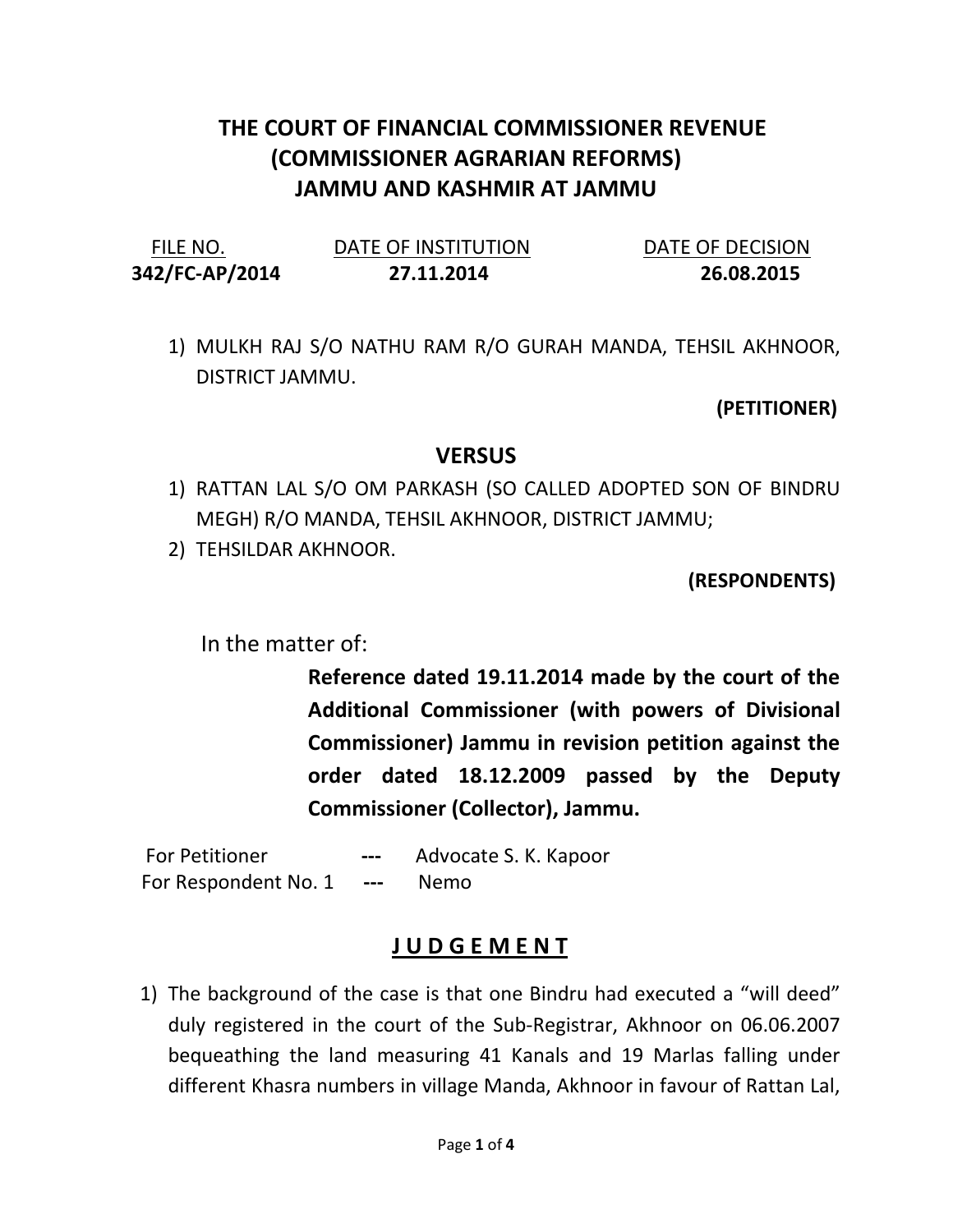the respondent No. 1 herein. When the said testator died, the Tehsildar, Akhnoor attested the mutation No. 2069 dated 08.05.2008 on the basis of the "will deed" by virtue of which land falling under Khasra No. 70, 390, 401 and 434 was devolved upon the legatee. It appears that at the time of the attestation of mutation No. 2069, an inheritance mutation No. 2007 regarding succession of the said Bindru stood already attested.

- 2) Aggrieved, the petitioner herein brought an action against the mutation No. 2069 before the Deputy Commissioner (Collector), Jammu in an appeal. Interestingly, the ownership rights with regard to land measuring 24 Kanals and 05 Marlas falling under Khasra No. 70 and 434 were conferred upon Bindru under the provisions of the Agrarian Reforms Act, 1976 and an appeal in that regard was also pending before the Joint Commissioner Agrarian Reforms, Jammu. Similarly, the said "will deed" was also subject to challenge before the court of the Munsiff, Akhnoor. Looking into the pendency of two cases regarding the subject matter before different forums, the appellate court vide its order dated 18.12.2009 abated the proceedings.
- 3) Dissatisfied, the petitioner herein filed a revision petition assailing the order passed by the Deputy Commissioner (Collector), Jammu before the Divisional Commissioner, Jammu who transferred the same to the Additional Commissioner (with powers of the Divisional Commissioner), Jammu for disposal under law. Pending disposal of the case, the court of the Joint Commissioner Agrarian Reforms, Jammu had set aside the mutations conferring ownership rights on Bindru (mutation No. 741) and had restored the previous position. In this manner, the court below observed that the land which formed part of the Agrarian Reforms case was also an element of the "will deed" and the same has been reverted back to the ex owners. Thus, the impugned mutation No. 2069 has become defective and illegal. As for the lis concerning "will deed" is concerned, the court below has said that orders of the civil court shall prevail. Now, commenting on the impugned order abating the appeal, the court below held that the same is not based upon any legal justification more particularly when sizeable land brought on the mutation showing it to be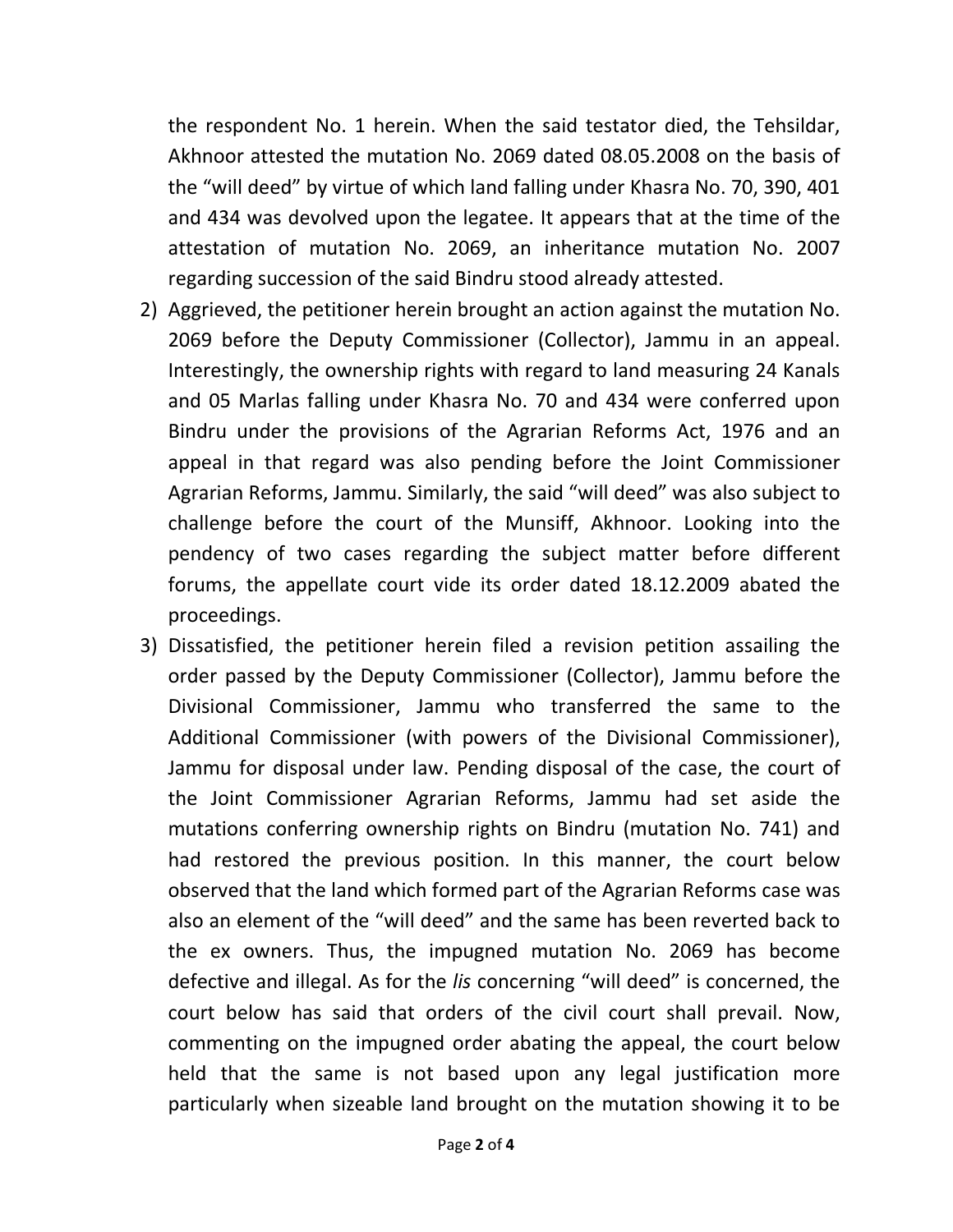the proprietary land of Bindru has been reverted back to the ex-owners. Keeping these factors into consideration, it has submitted the case to this court under Sec. 15 (3) of the Land Revenue Act, 1996 (Smvt.) with the recommendations to set aside the order passed by the Deputy Commissioner (Collector), Jammu and to direct him to dispose of the appeal of the parties under law.

- 4) A meticulous examination of the case file indicates that the court below has failed to ponder upon the basic merits of the case. There were many lacunas in mutation No. 2069 and the major focus should have been on the same. Since an earlier mutation No. 2007 for succession of Bindru stood already attested, the mutation No. 2069 could deserve dismissal on the said sole ground. In addition, attestation of mutations in cases where a person dies intestate is to be conducted after probate of the "will deed" by a civil court. But the materials placed in the case file do not confirm that and therefore, the said mutation was required to be quashed on this count also.
- 5) Most importantly, the substantial question of law in the matter which required appraisal was as to whether a person vested with ownership rights under the provisions of the Agrarian Reforms Act, 1976 can execute a "will deed" or not?. Sec. 28-A provides that no person who is vested with ownership rights under this Act shall transfer such land or rights therein in any manner whatsoever to any person other than the Govt. It further lays down that any transfer of the land or rights therein made in contravention of this provision shall be null and void. The person who has contravened this provision shall after being given an opportunity of being heard, be dispossessed of such land by a Revenue Officer, not below the rank of Tehsildar and the land shall vest in the State and shall be disposed of in accordance with the provisions of Sec. 15 of this Act. No "will deed" can be executed, therefore, with regard to such properties.
- 6) Having thus analysed the facts and circumstances of the case and for the reasons supra, the reference made by the court below is NOT accepted as there remains no question to be adjudicated upon by the Deputy Commissioner (Collector), Jammu. Exercising the suo moto powers of revision under Sec. 15 of the Land Revenue Act, 1996 (Smvt.), the